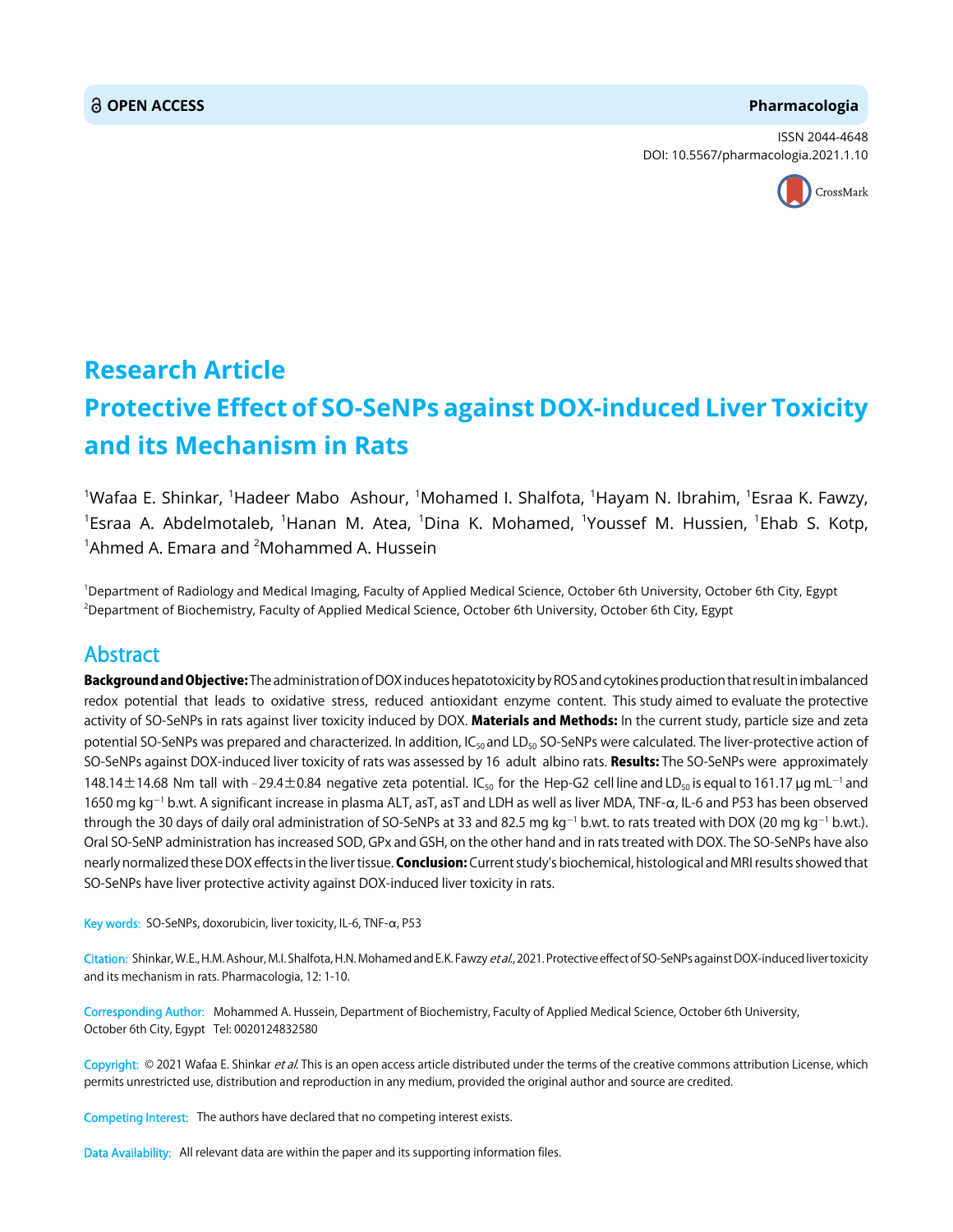# INTRODUCTION

Doxorubicin (Dox) is a chemotherapeutic medication that is used to treat malignancies of the livers, stomach, ovary, breast, thyroid, sarcoma and children<sup>1-3</sup>. Long-term use of Dox, on the other hand, can have substantial negative effects on non-tumour tissues, limiting its therapeutic usefulness<sup>4</sup>. Hepatotoxicity, nephrotoxicity and cardiotoxicity are only a few of the adverse effects and Dox's harmful effects on the reproductive system and brain system are irreversible<sup>5-8</sup>.

Adriamycin and hepatotoxic glycosides are also metabolites of Dox via hepatic microsomal enzymes and cytoplasmic reductase<sup>9,10</sup>. The liver as the body's largest metabolic organ, plays a key role in metabolism, which can be readily harmed by Dox. As a result, active lead compounds against Dox-induced liver damage must be investigated.

The creation of free radicals and the creation of Reactive Oxygen Species (ROS) can cause oxidative damage to organs, which can cause drug-induced hepatotoxicity $11-13$ . Furthermore, Dox-induced cardiotoxicity has been linked to the stimulation of the inflammatory response, which can be decreased by inhibiting nuclear factor κB (NF-κB)<sup>14-16</sup>. Some investigations have shown that Dox-derived ROS can activate caspase-3, release cytochrome c and modify tumour suppressor P53 signalling to enhance apoptosis<sup>17-19</sup>. As a result, one effective treatment for Dox-induced hepatotoxicity is to simultaneously reduce oxidative stress, inflammation and apoptosis.

Natural antioxidants acquired from many alternative systems of medicine have been shown in numerous studies to have a wide spectrum of biological actions. To reduce Doxinduced oxidative stress in animal models, a variety of antioxidant-rich alternatives have been utilised $7,10,11$ . Many plant extracts are useful in the treatment of organ toxicity20-22.

The herb Sonchus oleraceus L. is found in the main areas of fields orchards, roadsides, gardens or cleared land and is native to Europe, Northern Africa and Asia (Compositae)<sup>23</sup>. This plant has been used in folk medicines for the treatment of diseases like diarrhoea, enteritis, pneumonia, hepatitis, appendicitis, bronchopneumonia, icterus, swelling in the throat, hematemesis and uraemia $24$ . Flavonoids (primarily luteolin and apigenin), fatty acids, phenolic acids, volatile essentials and terpene oils have resulted in phytochemical studies $25-29$ .

Nanoparticles can benefit patients by directly treating the disease and removing the need for blood circulation<sup>30,31</sup>. Researchers have observed improved drug solubility, regulated release, increased organic bioavailability, increased

stability and better long-term storage<sup>32</sup> when drugs are encapsulated into nanoparticles (as opposed to nonencapsulated drugs). These traits appear promising and may be required for disease prevention<sup>33,34</sup>.

This study aimed to provide an easy route for assessing the therapeutic potential of *Sonchus Oleraceus*-selenium Nanoparticles (SO-SeNPs) against doxorubicin-induced liver toxicity in determining the therapeutic value of medicinal plants.

# MATERIALS AND METHODS

**Study area:** The current study was carried out at the Faculty of Applied Medical Sciences, October 6 University, Egypt during September, 2020.

Chemicals: Doxorubicin (DOX) was obtained from Sigma Chemical Co. (St. Louis MO, USA).

**Plant material:** Fresh aerial part (leaves, stem and flowers) of Sonchus oleraceus L. at maturity was collected from Horbite Village farms, Sharkia, Egypt. The plant was identified by Prof. Heba A. Elgizawy, Pharmacognosy Department, Faculty of Pharmacy, October 6 University.

Preparation of aqueous extract: Using a magnetic stirrer, an aqueous extract of air-dried aerial parts was prepared by dissolving a known amount of powdered air-dried aerial parts in distilled water. It was then filtered and evaporated under reduced pressure to dryness. To facilitate handling, an aqueous suspension, which is the form commonly used in folk medicine, was prepared.

Phytochemical screening: Sonchus oleraceus aerial parts were analyzed for alkaloids, cardiac glycosides, flavonoids, tannins, anthraquinones, saponins, volatile oil, coumarins and triterpenes<sup>35</sup>.

Synthesis of *Sonchus Oleraceus*- Selenium Nanoparticles (SO-SeNPs): To begin, a 20 mM ascorbic acid (Vc) solution was freshly prepared by dissolving 35.2 mg powder in 10 mL water. SO-SeNPs was dissolved in deionized water and diluted in deionized water (90 mL) in a conical flask as follows: Dissolved selenious acid (H<sub>2</sub>SeO<sub>3</sub>, 0.013 gm., 0.01 mmol.) in 10 mL deionized water was added to the solution, with continuous stirring and heating at  $60^{\circ}$ C for 10 hrs, after which 200 mL of 40 mM ascorbic acid was added as a catalyst and the red SO-SeNPs were suspended and characterized by TEM.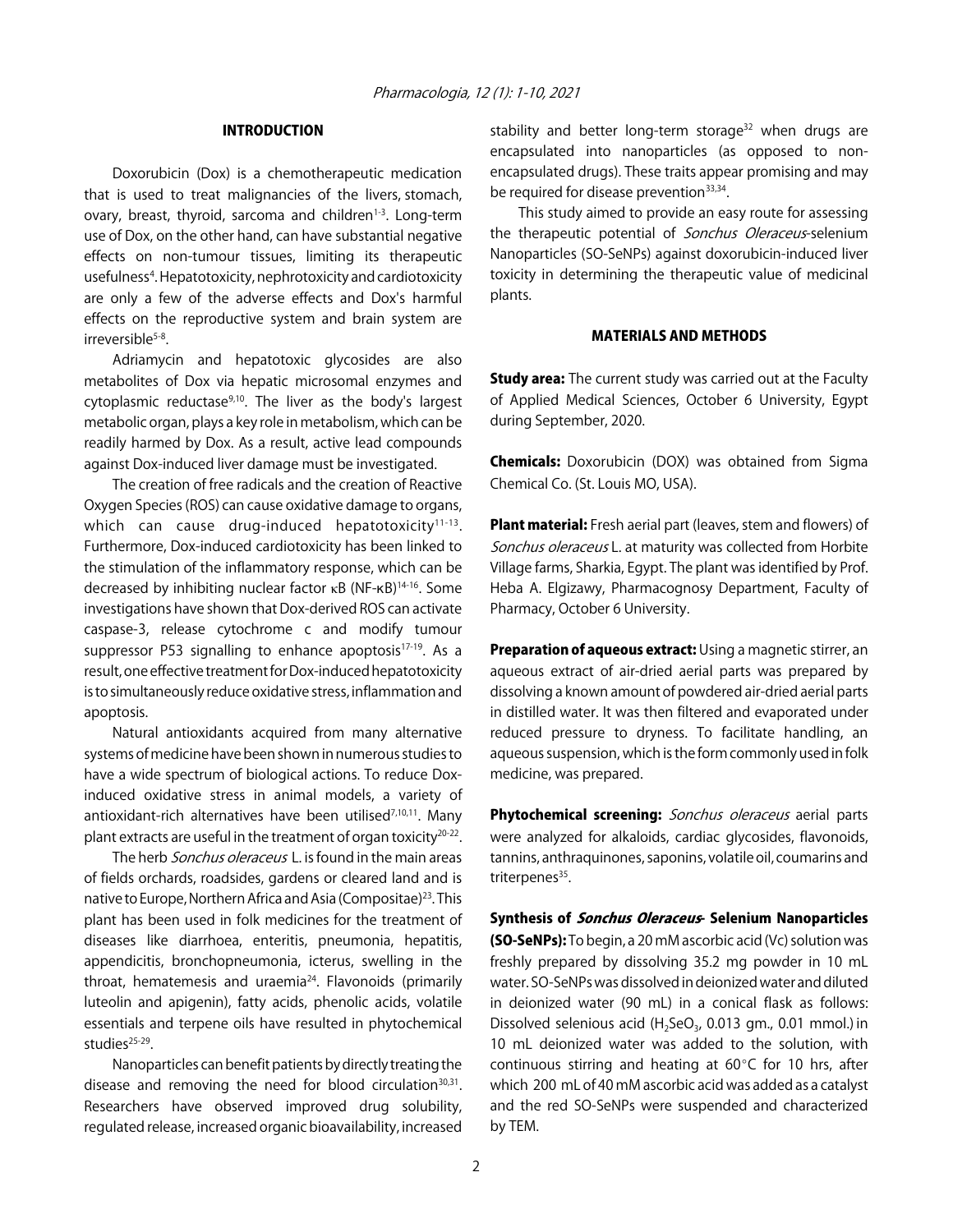**SO-SeNPs characterization:** The X-ray diffraction pattern of SO-SeNPs was determined at 25-28 $^{\circ}$ C with nickel (Ni) (D8 Advance X-ray diffractometer) filtered using Cu (K = 1.54184 A $\degree$ ) radiation as the X-rayed source. The morphology and size of the SO-SeNPs were studied using a scanning electron microscope and a field transmission microscope at accelerating voltages of 15 and 200Kv, respectively.

Determination of SO-SeNPs cytotoxicity on cells: The 96 tissue plates were inoculated to form the entire monolayer sheet at 37°C with 1 $\times$ 10<sup>5</sup> cells mL<sup>-1</sup> (100 uL/pitch) and incubated for 24 hrs. After a cell confluence sheet was formed, the cell monolayer was washed twice, the growth medium was decanted from 96 microplates. The tested sample was diluted double in a 2% serum RPMI medium (maintenance medium). The 0.1 mL of each dilution was tested in each well, with three wells used as checks and only maintaining medium. The platform was incubated and then examined at  $37^{\circ}$ C.

Physical signs of toxicity, such as partial or complete loss of the monolayer, rounding, shrinkage or cell granulation, were examined in the cells. MTT solution (5 mg mL $^{-1}$  in PBS) was prepared (BIO BASIC CANADA INC).

Each well was supplemented with 20 uL MTT solution. Set the MTT thoroughly into the media on a table, 150-5 min. To allow MTT to be metabolized, incubate (37 $\degree$ C, 5% CO<sub>2</sub>) for 1-5 hrs. Take the media away. (To remove residue dry plates, if necessary, on paper towels. Subsequently, resuspend formazan (MTT) in 200 uL DMSO. Formazan put in the solvent and thoroughly mixed on a shaking table for 5 min, 150 rpm. Optical density read at 560 nm and removes the bottom at 620 nm. Optical density should be correlated directly with the number of cells.

**Animals:** Male albino rats weighing approximately  $150 \pm 10$  g (84 rats, 60 for  $LD_{50}$  estimation and 24 rats for SO-SeNPs liver protective activity) were obtained from Cairo University's animal house in Giza, Egypt. The animals were kept in a lightcontrolled room at a temperature of  $22^{\circ}$ C and a humidity of 55-60%. The animals were kept for a week to acclimate before being fed a standard diet and given unlimited water.

**Determination of LD<sub>50</sub> of SO-SeNPs:** Preliminary tests were performed on groups of four rats. SO-SeNPs were administered orally in various doses to determine the range of doses that cause 0-100% mortality in animals. The  $LD_{50}$  was determined in groups of ten animals by administering resveratrol nanoemulsion at different doses of 900, 1200, 1500, 1800, 2100 and 2400 mg  $kg^{-1}$ , orally. Animals were observed

individually every hour for the first day and every day for the next 5 days following administration of the tested SO-SeNPs. Saganuwan's<sup>36</sup> method was used to calculate the  $LD_{50}$  using the following Eq:

$$
LD_{50} = Dm - \left[\frac{\sum (Z \times d)}{n}\right]
$$

where, Dm is the largest that kill all animals,  $\Sigma$  is the sum of (Z×d), Z is the Mean of dead animals between 2 successive groups, d is the constant factor between 2 successive doses and n is the Number of animals in each group

**Experimental setup:** This experiment was carried out to examine the protective effect of SO-SeNPs against DOXinduced liver toxicity. This experiment was conducted following guidelines established by the Animal Care and Use Committee of October 6th University. Adult albino rats were divided into four groups with six animals in each. The treatment groups are described in Table 1.

Blood samples were drawn from each animal's retroorbital vein and collected in heparin-containing tubes after 30 days of treatment. The heparinized blood samples were centrifuged at 1000 xg for 20 min. Transaminases (L-alanine and L-aspartate)<sup>38</sup>, alkaline phosphatase (ALP)<sup>39</sup> and lactate dehydrogenase (LDH)<sup>40</sup> activity were determined using separated plasma.

**II-Preparation of liver samples:** The liver was quickly removed after using cervical dislocation. A portion of each liver was weighed and homogenized with ice-cold saline in a glass homogenizer (Universal Lab. Aid MPW-309, mechanika precyzyjna, Poland) to make a 25% W/V homogenate. The homogenate was prepared in three aliquots. The first was deproteinized with ice-cold 12 percent trichloroacetic acid and the supernatant obtained after 1000 xg centrifugation was used to calculate GSH.

The supernatant from the second aliquot was used to calculate the levels of malondialdehyde (MDA), tumour necrosis factor- (TNF- $\alpha$ ), interleukin 6 (IL-6) and tumour suppressor P53 (P53). The third aliquot of homogenate was used to prepare a cytosolic fraction of the liver by centrifuging it at 10500 xg for 15 min at  $4^{\circ}$ C in a cooling ultra-centrifuge (Sorvall comiplus T-880, Du Pont, USA) and the clear supernatant (cytosolic fraction) was used to determine the activities of SOD and GPx using rat ELISA kit, which is an in vitro enzyme- (ELISA). The test was carried out following the supplier's protocol (Rapid, Bio. Laboratories, Inc.).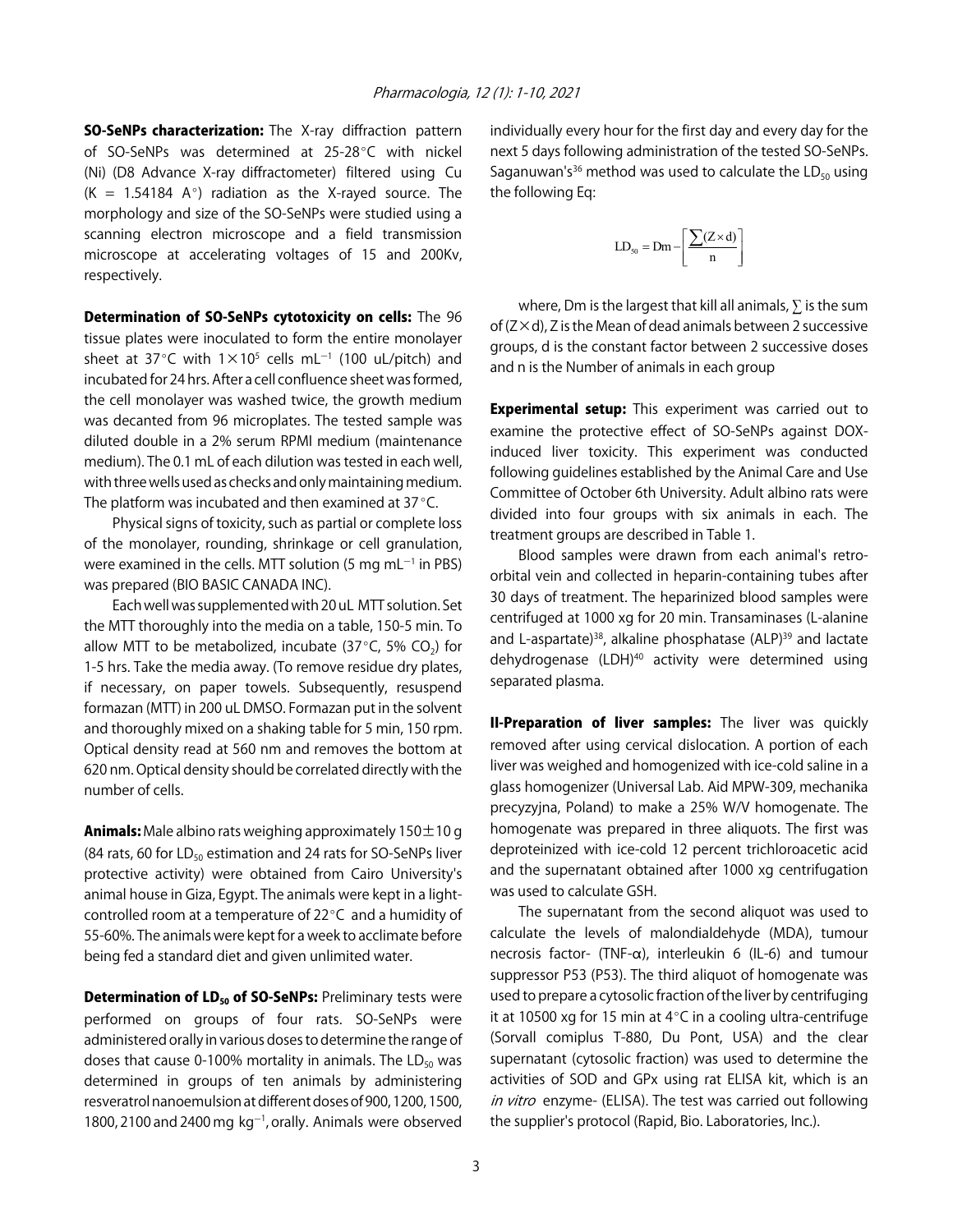#### Pharmacologia, 12 (1): 1-10, 2021

| Table 1: Decryption of treatment groups |                  |                                                                                                                                                                              |  |  |  |
|-----------------------------------------|------------------|------------------------------------------------------------------------------------------------------------------------------------------------------------------------------|--|--|--|
| Group                                   | Group name       | Treatment description                                                                                                                                                        |  |  |  |
|                                         | Normal control A | 3 mL of distilled water orally for 30 days                                                                                                                                   |  |  |  |
|                                         | DOX              | Subcutaneous injection of 20 mg kg <sup>-1</sup> b.wt. DOX <sup>37</sup> once a week for four weeks                                                                          |  |  |  |
| Ш                                       | SO-SeNPs+DOX     | Oral suspension of 1/50 LD <sub>so</sub> (33 mg kg <sup>-1</sup> b.wt. SO-SeNPs) in water+subcutaneous injection of 20 mg kg <sup>-1</sup> b.wt.<br>a week for four weeks    |  |  |  |
| IV                                      | SO-SeNPs+DOX     | Oral suspension of $1/20$ LD <sub>50</sub> (82.5 mg kg <sup>-1</sup> b.wt. SO-SeNPs) in water+subcutaneous injection of 20 mg kg <sup>-1</sup> b.wt<br>a week for four weeks |  |  |  |

#### Table 2: Determination of  $LD_{50}$  of SO-SeNPs given orally in adult rats

|              | --                   | --                   |                     |       |     |                |
|--------------|----------------------|----------------------|---------------------|-------|-----|----------------|
| Group number | Dose (mg $kg^{-1}$ ) | No. of animals/group | No. of dead animals | ╰     | ۰α  | $(Z \times d)$ |
|              | 900                  |                      |                     | ∪.J   | 300 | 150            |
|              | 1200                 |                      |                     | ے . ک | 300 | 750            |
|              | 1500                 |                      |                     | 5.0   | 300 | 1500           |
| 4            | 1800                 |                      |                     |       | 300 | 2250           |
|              | 2100                 |                      |                     | 9.5   | 300 | 2850           |
| b            | 2400                 |                      | 1 C                 |       | 00  | 7500           |

Z: Mean of dead animals between 2 successive groups and d: Constant factor between 2 successive doses

$$
LD_{50} = Dm - \left[\frac{\sum (Z \times d)}{n}\right]
$$

$$
LD_{50} = 2400 - \left[\frac{7500}{10}\right] = 1650 \text{ mg kg}^{-1} \text{ b.wt.}
$$

Table 3: Effect of SO-SeNPs on ALT, AST, ALP and LDH activity in rats treated with DOX

| Groups        | Treatment description                                                        | ALT (U $L^{-1}$ )             | $AST (UL^{-1})$                 | $ALP$ (U $L^{-1}$ )        | $LDH (UL^{-1})$                 |
|---------------|------------------------------------------------------------------------------|-------------------------------|---------------------------------|----------------------------|---------------------------------|
|               | Normal control A                                                             | $45.76 \pm 4.67$ <sup>a</sup> | $80.75 + 6.50$ <sup>a</sup>     | $11540 + 437$ <sup>a</sup> | $95\,40 + 8\,44^{\circ}$        |
| $\mathbf{II}$ | DOX (20 mg kg <sup>-1</sup> b.wt.)                                           | $103.67 \pm 8.60^{\circ}$     | $155.90 \pm 10.45$ <sup>c</sup> | $738.08 + 8.73d$           | $225.74 \pm 14.37$ <sup>d</sup> |
| Ш             | SO-SeNPs (33 mg kg <sup>-1</sup> b.wt.)+DOX (20 mg kg <sup>-1</sup> b.wt.)   | $73.25 + 5.27$                | $106.50 \pm 9.44^{\circ}$       | $142.80 + 9.64$            | $13047 + 11.25$                 |
| IV            | SO-SeNPs (82.5 mg kg <sup>-1</sup> b.wt.)+DOX (20 mg kg <sup>-1</sup> b.wt.) | $56.40 \pm 5.98$ <sup>a</sup> | 92.70 $\pm$ 7.55 <sup>a</sup>   | $121.38 \pm 6.55^{\circ}$  | $103.65 + 8.64^b$               |

Data shown are mean±standard deviation of number of observations within each treatment. Data followed by the same letter are not significantly different at p<0.05. ALT: Alanine aminotransferase, AST: Aspartate aminotransferase, ALP: Alkaline phosphatase and LDH: Lactate dehydrogenase

Histological assessment: For histological examination, the liver was cut into pieces and fixed in a 10% buffered formaldehyde solution. The fixed tissues were processed with an automated tissue processing machine. Standard techniques were used to embed tissues in paraffin wax. The Bancroft and Steven method<sup>41</sup> was used to prepare 5 mL thick sections that were stained with hematoxylin and eosin for light microscopy analysis. The sections were then examined under a microscope for histopathological changes and photomicrographs were taken.

**MRI protocol:** Once placed on the handling platform, each mouse was fixed in a supine recumbence position and then introduced into the RF coil inside the MRI gantry. Many images and sequences are taken for 3 rats/group to evaluate and compare the results, including CORONAL T1, T2, SAGITAL T1, T2 and STAIR.

**Statistical analysis:** The results were expressed as mean $\pm$ SD for each of the eight separate determinations. All the data were statistically analyzed using SPSS/18 software<sup>42</sup>. To test hypotheses, a one-way analysis of variance was used, followed by the least significant difference test (p<0.05).

DOX once

DOX once

#### RESULTS

TEM analysis shows that SO-SeNPs had the size of around 148.14±14.68 nm with a negative zeta potential of  $-29.4 \pm 0.84$  in Fig. 1.

Cultures were exposed to SO-SeNPs at doses of 31.2, 62.5, 125, 250, 500 and 1000  $\mu$ g mL<sup>-1</sup> to determine the effects of SO-SeNPs on liver cancer cells and normal cells. Dimethyl sulfoxide (DMSO, 0.1%) was used as the negative control. After 48 hrs, a dose-dependent reduction in cancer cell viability (IC<sub>50</sub> value Hep-G2 cells = 161.7 µg mL<sup>-1</sup> in Fig. 2 (a-b).

The results are reported in Table 2 showed that oral administration of SO-SeNPs in doses of 900, 1200, 1500, 1800, 2100 and 2400 mg  $kg^{-1}$  b.wt. resulted in mortalities of 0, 1, 4, 6, 9 and 10 rats, respectively. The dose of SO-SeNPs that killed half of the rats (LD $_{50}$ ) was 1650 mg kg $^{\rm -1}$  b.wt.

Plasma ALT asT, ALP and LDH activity are shown in Table 3. DOX (20 mg  $kg^{-1}$  b.wt.) i.p. administration resulted in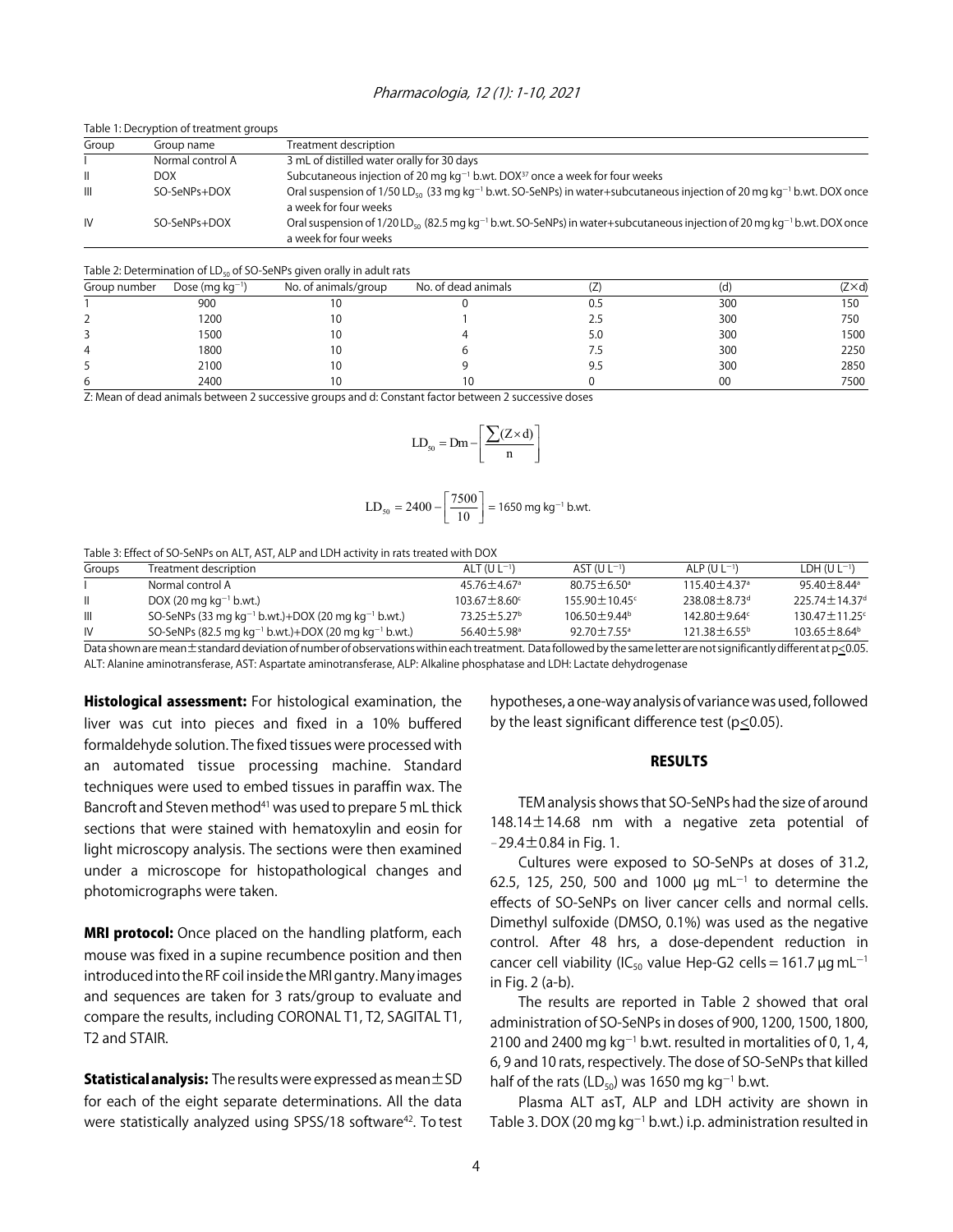a significant increase in ALT asT, ALP and LDH activity when compared to the normal control group (p>0.05), indicating acute liver toxicity. When compared to the DOC-treated group, SO-SeNPs at 33 and 82.5 mg  $kg^{-1}$  b.wt. significantly reduced ALT asT, ALP and LDH activity (p<0.05).

Table 4 showed that DOX (20 mg  $kg^{-1}$  b.wt.) treated rats had significantly higher levels of MDA,  $TNF-\alpha$ , IL-6 and P53 (p>0.05) when compared to the normal control group  $(p = 0.05)$ . After 4 weeks, the administration of SO-SeNPs at 33 and 82.5 mg kg<sup>-1</sup> b.wt. resulted in significantly lower MDA, TNF- $\alpha$ , IL-6 and P53 levels compared to the DOX-treated group of rats (p<0.05).

The activities of liver antioxidant parameters have significantly decreased (p<0.05) in Table 5 In comparison to the normal control group (p<0.05), SOD, GPx and GSH were observed in DOX-treated rats indicating acute liver toxicity. SO-SeNPs 33 and 82.5 mg  $kg^{-1}$ , respectively, significantly



Fig. 1: TEM analysis of SO-SeNPs



Fig. 2: Determination of SO-SeNPs cytotoxicity on cells (MTT protocol)

(a) Percentage of viability of liver cancer cells (Hep-G2) after treatment with of SO-SeNPs was assessed by the MTT assay after 48 hrs of treatment with DMSO (b) Effect of SO-SeNPs on Hep-G2 liver carcinoma cell line at different concentrations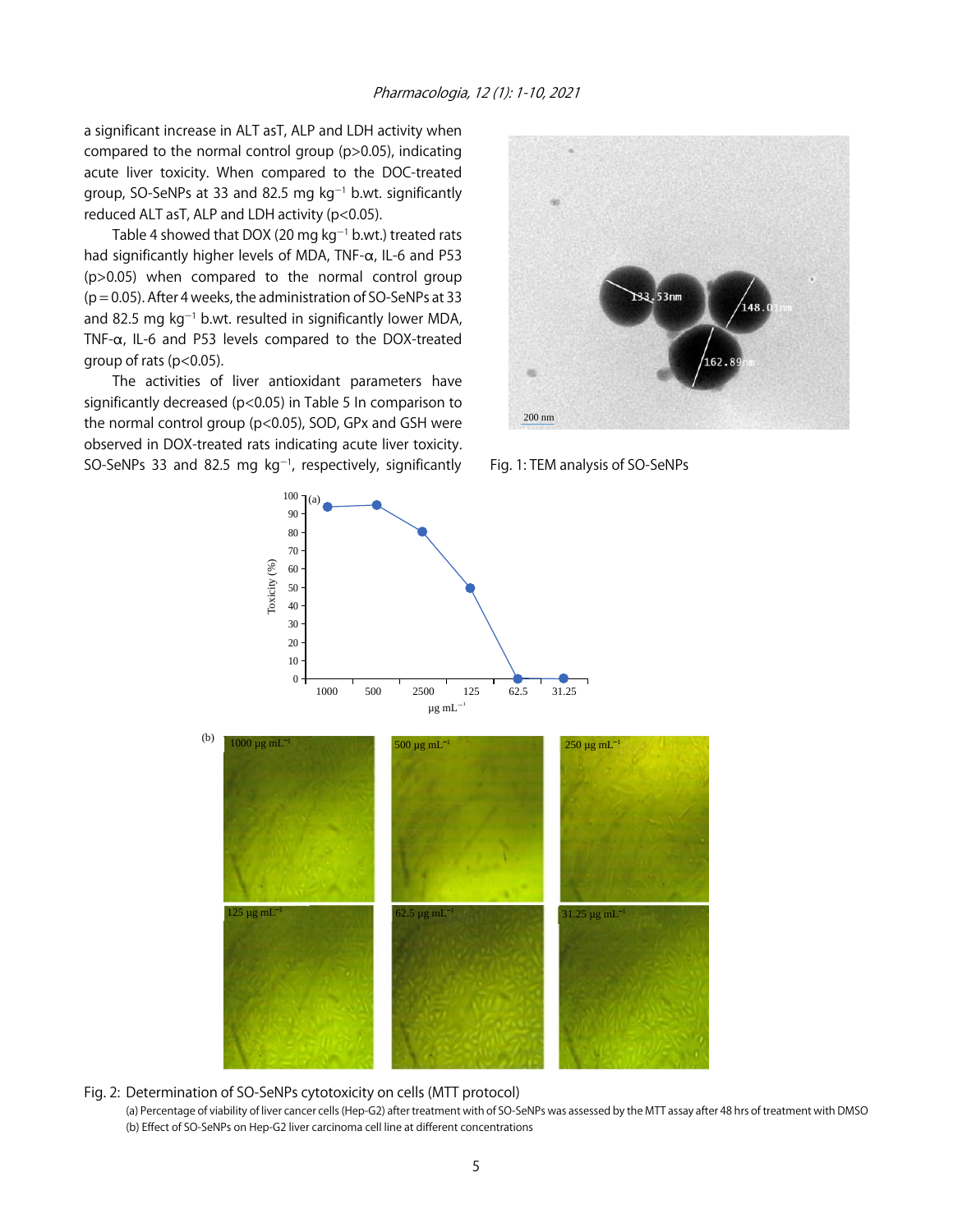Pharmacologia, 12 (1): 1-10, 2021



# Fig. 3: Sections stained with hematoxylin and eosin (H and E, 400 X) histological examination of rats' liver of different groups compared to control group

(a) Group I normal control, (b) Group II DOX (20 mg kg-1 b.wt.), (c) Group III was administrate SO-SeNPs (33 mg kg-1 b.wt.)+DOX (20 mg kg-1 b.wt.), (d) Group IV was administrate SO-SeNPs (82.5 mg kg-1 b.wt.)+DOX (20 mg kg-1 b.wt.), Arrow: Congested hepato-portal blood vessel and Star: Leukocytic cells infiltration

| Table 4: Effect of SO-Seives on levels of liver MDA, TNF-Q, IL-6 and P53 in rats treated With DOX |                                                                              |                                      |                                            |                                     |                                    |  |
|---------------------------------------------------------------------------------------------------|------------------------------------------------------------------------------|--------------------------------------|--------------------------------------------|-------------------------------------|------------------------------------|--|
| Groups                                                                                            | Treatment description                                                        | $MDA$ (nmol mg <sup>-1</sup> tissue) | TNF- $\alpha$ (pg mg <sup>-1</sup> tissue) | $IL-6$ (pg mg <sup>-1</sup> tissue) | $P53$ (pg mg <sup>-1</sup> tissue) |  |
|                                                                                                   | Normal control A                                                             | $4.86 \pm 0.35$ <sup>a</sup>         | $85.34 \pm 9.55$ <sup>a</sup>              | 165.48 ± 10.54 <sup>a</sup>         | $18.54 \pm 2.72$ <sup>a</sup>      |  |
| $\mathbf{H}$                                                                                      | DOX (20 mg $kg^{-1}$ b.wt.)                                                  | $10.48 \pm 0.73$ °                   | 275.90 ± 15.20°                            | 438.06 ± 19.80°                     | 42.37 $\pm$ 3.87 $\textdegree$     |  |
| $\mathbf{III}$                                                                                    | SO-SeNPs (33 mg $kq^{-1}$ b.wt.)<br>$+$ DOX (20 mg kg <sup>-1</sup> b.wt.)   | 7.99±0.85 <sup>b</sup>               | $125.48 \pm 11.70$ <sup>b</sup>            | $210.70 \pm 22.65^{\circ}$          | $27.60 \pm 3.00^{\circ}$           |  |
| IV                                                                                                | SO-SeNPs (82.5 mg $kq^{-1}$ b.wt.)<br>$+$ DOX (20 mg kg <sup>-1</sup> b.wt.) | $4.86 \pm 0.65$ <sup>a</sup>         | 92.10 $\pm$ 7.42 <sup>a</sup>              | $183.66 \pm 16.83$ <sup>a</sup>     | $20.84 \pm 2.65^{\circ}$           |  |

Data shown are mean±standard deviation of the number of observations within each treatment. Data followed by the same letter are not significantly different at p<0.05. MDA: Malondialdehyde, TNF-a: Tumour necrosis factor-a, IL-6: Interleukin 6 and P53: Tumour suppressor P53

|  |  | Table 5: Effect of SO-SeNPs on levels of liver SOD, GPx and GSH in rats treated with DOX |
|--|--|------------------------------------------------------------------------------------------|
|  |  |                                                                                          |

| Groups         | Treatment description                                                        | SOD                           | GPx                            | GSH (mg (%))                  |
|----------------|------------------------------------------------------------------------------|-------------------------------|--------------------------------|-------------------------------|
|                | Normal control A                                                             | $18.66 \pm 1.65$ <sup>c</sup> | $25.40 \pm 2.16$ <sup>c</sup>  | $17.64 \pm 1.54$ <sup>c</sup> |
|                | DOX (20 mg kg <sup>-1</sup> b.wt.)                                           | $7.22 \pm 0.43$ <sup>a</sup>  | $9.70 \pm 1.00^{\circ}$        | $9.88 \pm 0.66^{\circ}$       |
| $\mathbf{III}$ | SO-SeNPs (33 mg kg <sup>-1</sup> b.wt.)+DOX (20 mg kg <sup>-1</sup> b.wt.)   | $12.87 \pm 0.58$ <sup>b</sup> | $16.38 \pm 1.06^{\circ}$       | $13.70 \pm 0.93^{\circ}$      |
| IV             | SO-SeNPs (82.5 mg kg <sup>-1</sup> b.wt.)+DOX (20 mg kg <sup>-1</sup> b.wt.) | $17.90 \pm 1.06^{\circ}$      | $22.75 \pm 2.11$ <sup>bc</sup> | $15.44 \pm 0.98$ bc           |

Values are given as mean $\pm$ SD for groups of six animals each. Values Data followed by the same letter are not significantly different at p $\leq$ 0.05. SOD: Superoxide dismutase, GPx: Glutathione peroxidase, GSH: Reduced glutathione, SOD: One unit of activity was taken as the enzyme reaction, which gave 50% inhibition of NBT reduction in 1min/mg protein and GPx: µg of GSH consumed/min mg protein

improves treatment (p<0.05) as opposed to the DOX-treated group, of the liver, enzymes SOD, GPx and GSH activities.

As shown in Fig. 3a, histopathological examination of liver sections of the normal group (I) showing normal hepatic

parenchyma, note the normal polyhedral hepatocytes (h), blood sinusoids and central vein (c), (H and E X400).

On the other hand, in the liver of DOX-treated control group (II), showing changes in the portal area, note the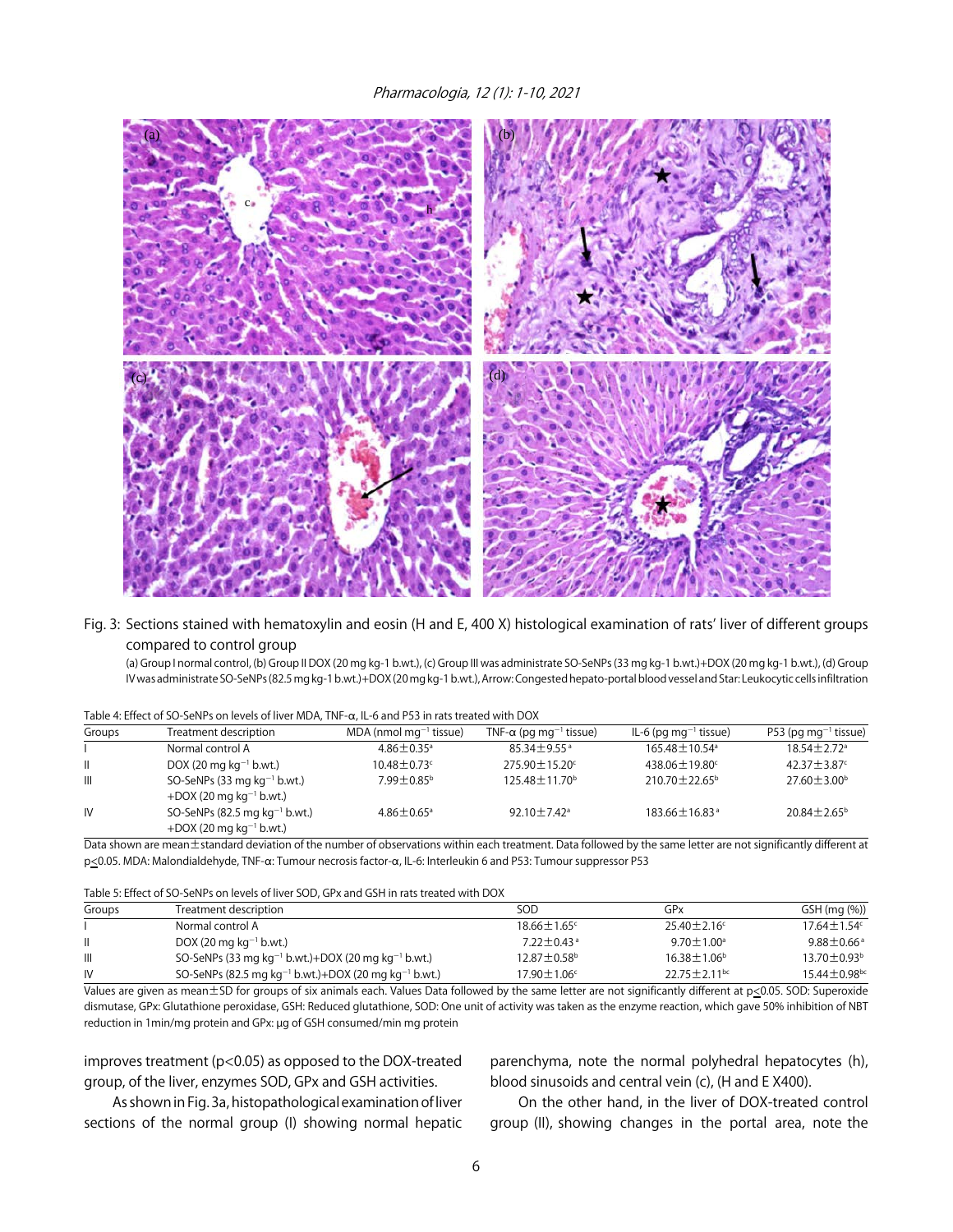

Fig. 4: Magnetic resonance imaging (MRI) examination of rats' liver of different groups compared to control group (a) Group I normal control, (b) Group II DOX (20 mg kg-1 b.wt.), (c) Group III was administrate SO-SeNPs (33 mg kg-1 b.wt.)+DOX (20 mg kg-1 b.wt.) and (d) Group IV was administrate SO-SeNPs (82.5 mg kg-1 b.wt.)+DOX (20 mg kg-1 b.wt.)

congested hepato-portal blood vessel (arrowhead), hyperplastic bile duct (arrow) and leucocytic cells infiltration (\*), (H and E X200) (H and E X200) in Fig. 3b.

The history study also showed mild blood vessel congestions of the hepatoportal (\*) without infiltration of fibrosis or leukocytic cells in SO-SeNPs 33 mg  $kg^{-1}$  b.wt. treated rats. Groups III and healthy and organized hepatic cords in the central vein with slight congestion (arrow) showed almost the same data as group IV in comparison with the group DOX-treated with SO-SeNPs82.5 mg  $kg<sup>-1</sup>$  b.wt. in Fig. 3c and d.

In the MRI examination of normal group (I) liver, parenchyma was shown to be free of all weights with regular boundaries, homogeneous and with normal intensity. Normal sagittal, T1, T2 and STAIR coronary showed in Fig. 4a.

In addition, the liver of the DOX-treated control group (II), MRI, showed an irregular, heterogeneous, alternative-intensity liver mass in Fig. 4b.

The MRI was shown to have a ground texture and the defective focal lesion has regressed with SO-SeNPs 33 mg kg<sup>-1</sup> b.wt. compared to DOX treated rats (group III) at various levels of DOX treated rats in Fig. 4c. Furthermore, the MRI of the liver of DOX-treated rats which administrated orally SO-SeNPs 82.5 mg kg $^{-1}$  b.wt. showed marked improvement in the group (IV) without an injury and there were no assessments of inflammatory cells in Fig. 4d.

# DISCUSSION

In the present study, SO-SeNPs was prepared to evaluate their cytotoxicity against Hep-G2 cell line and showed that the  $IC_{50}$  of SO-SeNPs against Hep-G2liver carcinoma cell line = 161.17  $\mu$ g mL<sup>-1</sup>. Also, Yin *et al*.<sup>43</sup> reported that hot aqueous extract of *Sonchus oleraceus* had inhibitory effects on the liver cancer cell line HepG-2 and K562 cells by decreasing cell sustainability and prompting apoptosis which could block the tumour cell cycle. Khan<sup>20</sup> investigated the cytotoxicity of *Sonchus oleraceus* showed moderate inhibition of Hep-G2 and HCT-116 cells, while Sonchus oleraceus showed low inhibition against all cells (Hep-G, HCT-116 and MCF-7). The cytotoxic effect of both cold and hot aqueous extracts on AMN-3 and Hep-2 cell lines was higher than that of the ethanolic extract<sup>44</sup>.

The DOX (20 mg kg<sup>-1</sup>) has been given once a week for four weeks in the current study. The results have demonstrated that the increased plasma effects of ALT asT, ALP and LDH have been shown to have toxic to the same dose and have confirmed the toxicity of DOX without death $45,46$ . In addition, DOX toxicity $47$  is demonstrated by the elevation of cytokines and the oxidative stress indicator (MDA).

Also oral administration of SO-SeNPs at doses of 33 and 82.5 mg  $kg^{-1}$  b.wt. provided significant protection against DOX-induced liver toxicity. These effects could be attributed to the presence of terpenes, sterols, flavonoids and coumarins, which have been linked to a significant potential for human health benefits<sup>20</sup>.

It was found that, an increase in TNF- $\alpha$ , IL-6, P53 and oxidative stress marker (MDA) in DOX-treated rats. Current findings corroborate those of Michela *et al*.<sup>48</sup> and Rong *et al*.<sup>49</sup> who discovered an increase in inflammatory mediators in DOX-treated rats.

The current findings show that SO-SeNPs could normalize liver levels of TNF- $\alpha$ , IL-6, P53 and MDA in the DOX-treated group. Wu *et al.*<sup>49</sup> and Li *et al.*<sup>50</sup> reported anti-inflammatory effects of *Sonchus oleraceus* extract.

Free radicals, oxidative stress and lipid peroxidation have all been linked to organ damage, according to evidence $51$ .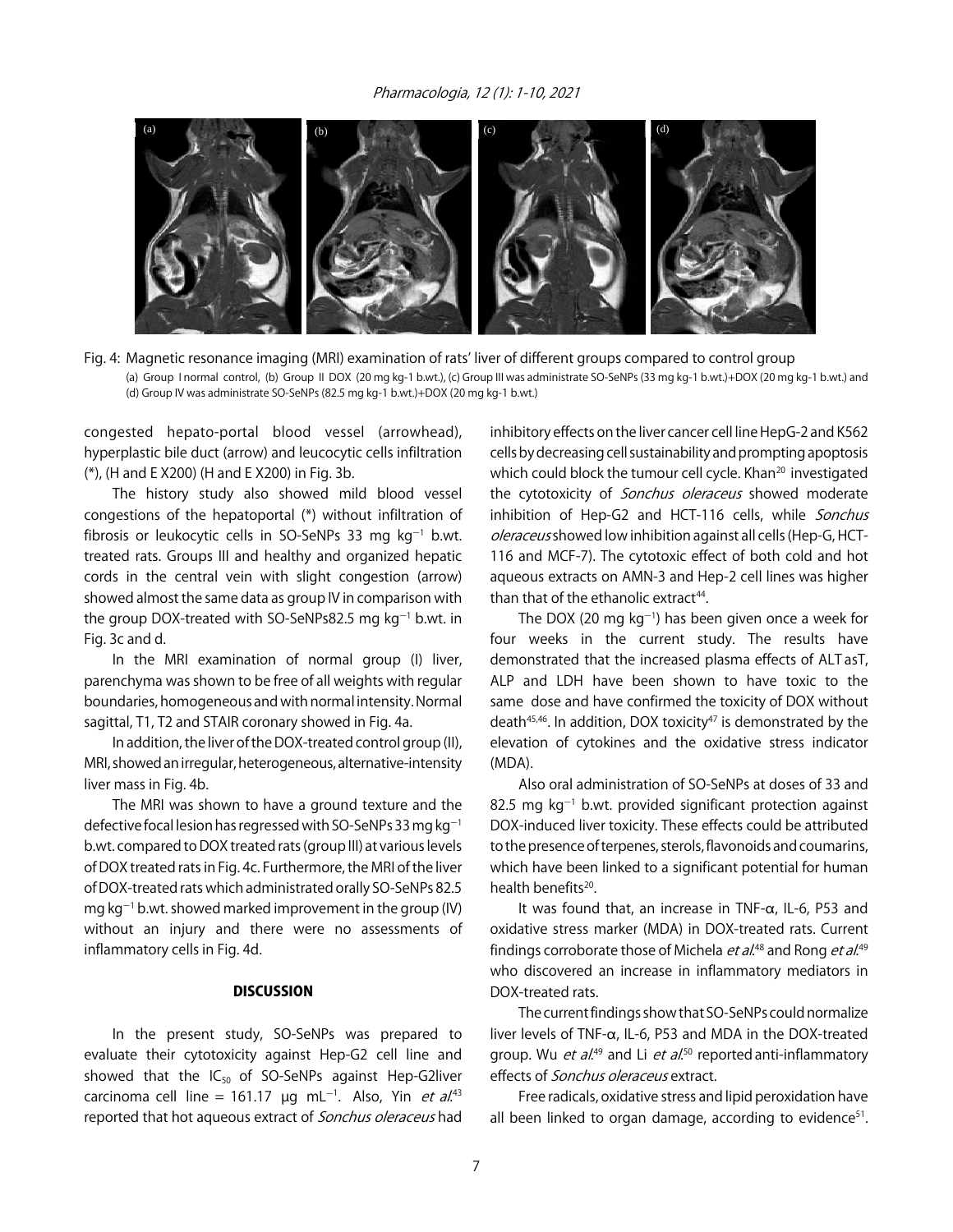Increased liver TNF-, IL-6 and P53 concentrations as well as decreased activity of SOD, GPx and GSH has been shown to induce mitochondrial toxicity and free radical generation in chronic liver toxicity<sup>52</sup>.

SO-SeNPs are a powerful Reactive Oxygen Species (ROS) scavenger<sup>53</sup> and normalized the oxidative stress biomarkers SOD, GPx, GSH and MDA, resulting in decreased oxidative stress, which contributes to DOX's suppression of liver inflammation.

SO-SeNPs have a liver-protective effect, according to histological and MRI studies. Because liver proliferation is an early event in toxicity-related changes, the attenuation of liver injury and fibrosis in rats by SO-SeNPs could be associated with a reduction in the inflammatory response. To the best of our knowledge, the prophylactic effect of SO-SeNPs against DOX-induced liver toxicity has never been reported and this study may be the first of its kind.

## **CONCLUSION**

The current study found that SO-SeNPs have potent liver protective activity against DOX-induced liver toxicity by normalizing the levels of oxidative stress biomarkers and inflammatory mediators.

#### SIGNIFICANCE STATEMENTS

This study discovers the protective activity of SO-SeNPs that can be beneficial for the treatment of DOX-induced liver toxicity. This study will help the researcher to uncover the critical areas that focus on evaluate of SO-SeNPs as a promising new agent in the treatment of a certain type of liver inflammation that many researchers were not able to explore. Thus, a new theory to explain the correlation between the protective activity of SO-SeNPs and the degree of cytokines suppression in liver tissue may be arrived at.

#### **REFERENCES**

- 1. Carvalho, C., R.X. Santos, S. Cardoso, S. Correia, P.J. Oliveira, M.S. Santos and P.I. Moreira, 2009. Doxorubicin: The good, the bad and the ugly effect. Curr. Med. Chem., 16: 3267-3285.
- 2. Dragojevic-Simic, V., S. Dobric, V. Jacevic, D. Bokonjic, I. Milosavljevic, A. Kovacevic and D. Mikic, 2013. Efficacy of amifostine in protection against doxorubicin-induced acute cardiotoxic effects in rats. Vojnosanitetski Pregled, 70: 38-45.
- 3. Thorn, C.F., C. Oshiro, S. Marsh, T. Hernandez-Boussard, H. McLeod, T.E. Klein and R.B. Altman, 2011. Doxorubicin pathways: Pharmacodynamics and adverse effects. Pharmacogenet. Genomics, 21: 440-446.
- 4. Reddy, A., Y. Anjaneyulu, P. Shivakumar and M. Rani, 2012. A study on the toxic effects of doxorubicin on the histology of certain organs. Toxicol. Int., Vol. 19. 10.4103/0971-6580.103656.
- 5. Mihailovic-Stanojevic, N., D. Jovovic, Z. Miloradovic, J. Grujic-Milanovic, M. Jerkic and J. Markovic-Lipkovski, 2008. Reduced progression of adriamycin nephropathy in spontaneously hypertensive rats treated by losartan. Nephrol. Dialysis Transplant., 24: 1142-1150.
- 6. Mukherjee, S., S.K. Banerjee, M. Maulik, A.K. Dinda, K.K. Talwar and S.K. Maulik, 2003. Protection against acute adriamycininduced cardiotoxicity by garlic: Role of endogenous antioxidants and inhibition of TNF- $\alpha$  expression. BMC Pharmacol., Vol. 3. 10.1186/1471-2210-3-16.
- 7. Roomi, M.W., T. Kalinovsky, N.W. Roomi, M. RATH and A. Niedzwiecki, 2014. Prevention of adriamycin-induced hepatic and renal toxicity in male Balb/c mice by a nutrient mixture. Exp. Ther. Med., 7: 1040-1044.
- 8. Pugazhendhi, A., T.N.J.I. Edison, B.K. Velmurugan, J.A. Jacob and I. Karuppusamy, 2018. Toxicity of Doxorubicin (Dox) to different experimental organ systems. Life Sci., 200: 26-30.
- 9. Danz, E.D.B., J. Skramsted, N. Henry, J.A. Bennett and R.S. Keller, 2009. Resveratrol prevents doxorubicin cardiotoxicity through mitochondrial stabilization and the Sirt1 pathway. Free Rad. Biol. Med., 46: 1589-1597.
- 10. Tao, X., Y. Qi, L. Xu, L. Yin and X. Han et al., 2016. Dioscin reduces ovariectomy-induced bone loss by enhancing osteoblastogenesis and inhibiting osteoclastogenesis. Pharmacol. Res., 108: 90-101.
- 11. Vendramini, V., E. Sasso-Cerri and S.M. Miraglia, 2010. Amifostine reduces the seminiferous epithelium damage in doxorubicin-treated prepubertal rats without improving the fertility status. Reprod. Biol. Endocrinol., Vol. 8. 10.1186/1477- 7827-8-3
- 12. Aryal, B., J. Jeong and V.A. Rao, 2014. Doxorubicin-induced carbonylation and degradation of cardiac myosin binding protein C promote cardiotoxicity. Proc. Nat. Acad. Sci., 111: 2011-2016.
- 13. Ashikawa, K., S. Shishodia, I. Fokt, W. Priebe and B.B. Aggarwal, 2004. Evidence that activation of nuclear factor-κB is essential for the cytotoxic effects of doxorubicin and its analogues. Biochem. Pharmacol., 67: 353-364.
- 14. Zhang, X., L. Xu, L. Yin, Y. Qi, Y. Xu, X. Han and J. Peng, 2015. Quantitative chemical proteomics for investigating the biomarkers of dioscin against liver fibrosis caused by  $\text{CCl}_4$  in rats. Chem. Commun., 51: 11604-11607.
- 15. Morsi, M.I., A.E. Hussein, M. Mostafa, E. El-Abd and N.A. Abd El-Moneim, 2006. Evaluation of tumour necrosis factor- $\alpha$ , soluble p-selectin, y-glutamyl transferase, glutathione s-transferase- $\pi$  and  $\alpha$ -fetoprotein in patients with hepatocellular carcinoma before and during chemotherapy. Br. J. Biomed. Sci., 63: 74-78.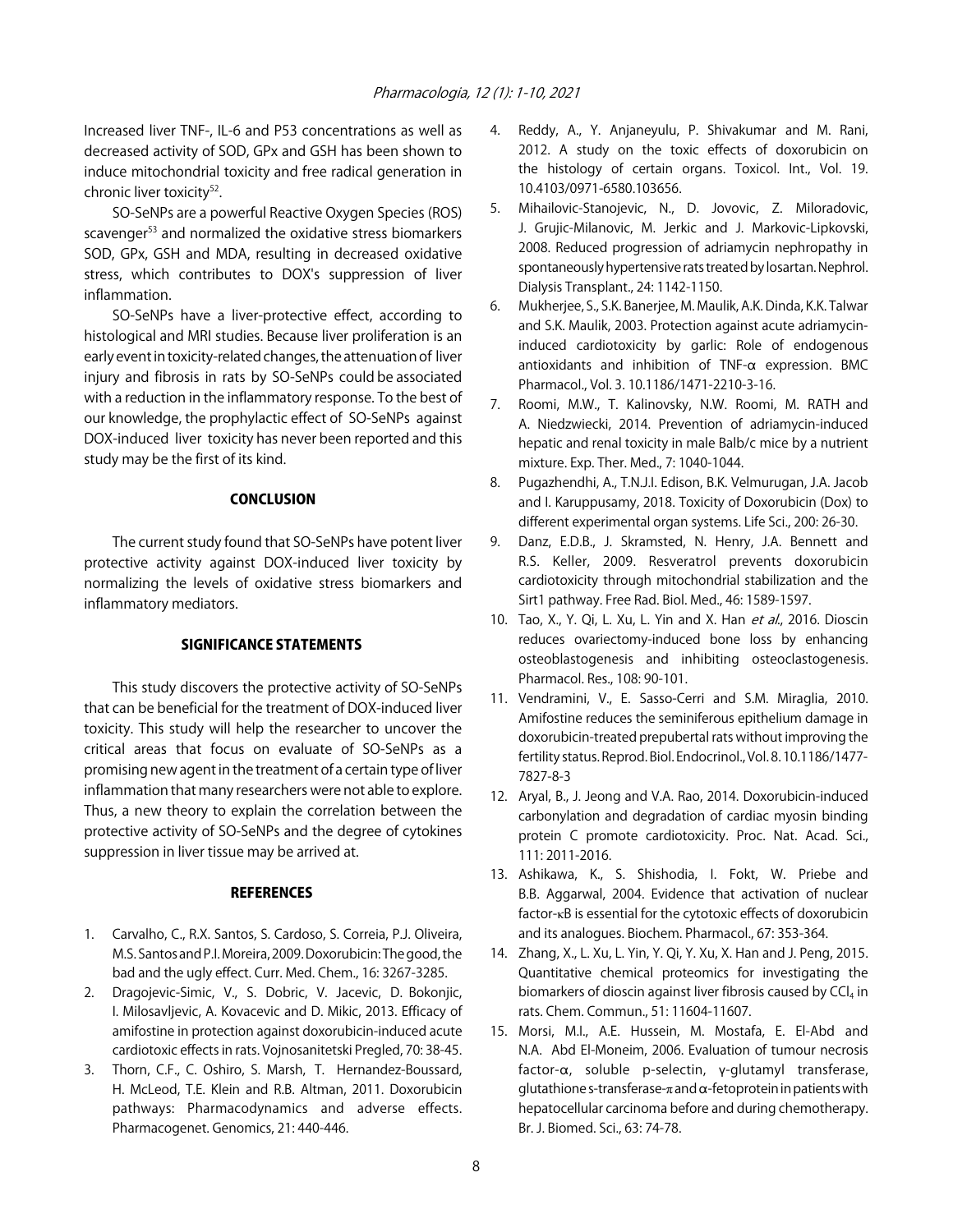- 16. Angsutararux, P., S. Luanpitpong and S. Issaragrisil, 2015. Chemotherapy-induced cardiotoxicity: overview of the roles of oxidative stress. Oxidative Med. Cell. Longevity, Vol. 2015. 10.1155/2015/795602.
- 17. Khan, R.A., M.R. Khan, S. Sahreen and M. Ahmed, 2012. Evaluation of phenolic contents and antioxidant activity of various solvent extracts of *Sonchus asper* (L.) Hill. Chem. Cent. J., Vol. 6. 10.1186/1752-153X-6-12.
- 18. Birasuren, B., H.L. Oh, C.R. Kim, N.Y. Kim, H.L. Jeon and M.R. Kim, 2012. Antioxidant activities of ribes diacanthum pall extracts in the northern region of Mongolia. Preventive Nutr. Food Sci., 17: 261-268.
- 19. Hussein, M.A., 2008. Antidiabetic and antioxidant activity of Jasoniamontana extract in streptozotocin-induced diabetic rats. Saudi Pharm. J., 16: 3-4.
- 20. Muhammad, Z., S. Ahmad, R. Ullah, F. Ullah and S. Jan, 2012. Isolation and characterization of two new compounds from genus Sonchus. Biomed. Pharm. J., 5: 65-70.
- 21. Khan, R.A., 2012. Evaluation of flavonoids and diverse antioxidant activities of Sonchus arvensis. Chem. Cent. J., 6: 126-135.
- 22. Khan, R.A., M.R. Khan, S. Sahreen and N.A. Shah, 2012. Hepatoprotective activity of Sonchus asper against carbon tetrachloride-induced injuries in male rats: A randomized controlled trial. BMC Complementary Altern. Med., Vol. 12. 10.1186/1472-6882-12-90.
- 23. Cao-Ngoc, P., L. Leclercq, J.C. Rossi, J. Hertzog and A.S. Tixier et al., 2020. Water-based extraction of bioactive principles from blackcurrant leaves and Chrysanthellum americanum: A comparative study. Foods, Vol. 9. 10.3390/foods9101478
- 24. Chen, L., X. Lin, J. Xiao, Y. Tian, B. Zheng and H. Teng, 2019. Sonchus oleraceus Linn protects against LPS-induced sepsis and inhibits inflammatory responses in RAW264.7 cells. J. Ethnopharmacol., 236: 63-69.
- 25. McDowell, A., S. Thompson, M. Stark, Z.Q. Ou and K.S. Gould, 2011. Antioxidant activity of puha (Sonchus oleraceus L.) as assessed by the cellular antioxidant activity (CAA) assay. Phytother. Res., 25: 1876-1882.
- 26. Jong, W.H.D. and P.J.A. Borm, 2008. Drug delivery and nanoparticles: Applications and hazards. Int. J. Nanomed., 3: 133-149.
- 27. Cho, K., X. Wang, S. Nie, Z.G. Chen and D.M. Shin, 2008. Therapeutic nanoparticles for drug delivery in cancer. Clin. Cancer Res., 14: 1310-1316.
- 28. Ibrahim, W.M., A.H. AlOmrani and A.E.B. Yassin, 2014. Novel sulpiride-loaded solid lipid nanoparticles with enhanced intestinal permeability. Int. J. Nanomed., 9: 129-144.
- 29. Hussein, M.A., 2013. Prophylactic effect of resveratrol against ethinylestradiol-induced liver cholestasis. J. Med. Food, 16: 246-254.
- 30. Hira, A., S.K. Dey, M.S.I. Howlader, A. Ahmed, H. Hossain and I.A. Jahan, 2013. Anti-inflammatory and antioxidant activities of ethanolic extract of aerial parts of Vernonia patula (Dryand.) merr. Asian Pac. J. Trop. Biomed., 3: 798-805.
- 31. Asirvatham, R., A.J. Christina and A. Murali, 2013. In vitro antioxidant and anticancer activity studies on *Drosera* indica L. (Droseraceae). Adv. Pharm. Bull., 3: 115-120.
- 32. Ocaña, A. and G. Reglero, 2012. Effects of thyme extract oils (from Thymus vulgaris, Thymus zygis and Thymus hyemalis) on cytokine production and gene expression of oxLDL-stimulated THP-1-macrophages. J. Obesity, 2012: 1-11.
- 33. Sreeramulu, D., C.V.K. Reddy, A. Chauhan, N. Balakrishna and M. Raghunath, 2013. Natural antioxidant activity of commonly consumed plant foods in India: Effect of domestic processing. Oxid. Med. Cell. Longevity, Vol. 2013. 10.1155/2013/369479.
- 34. Gonçalves, J., Â. Luís, E. Gallardo and A.P. Duarte, 2021. Psychoactive substances of natural origin: Toxicological aspects, therapeutic properties and analysis in biological samples. Molecules, Vol. 26. 10.3390/molecules26051397.
- 35. Ait-Ouazzou, A., S. Lorán, M. Bakkali, A. Laglaoui and C. Rota et al., 2011. Chemical composition and antimicrobial activity of essential oils of Thymus algeriensis, Eucalyptus globulus and Rosmarinus officinalis from Morocco. J. Sci. Food Agric., 91: 2643-2651.
- 36. Saganuwan, S.A., 2015. Arithmetic-geometric-harmonic (AGH) method of rough estimation of median lethal dose (ld50) using up-and-down procedure. J. Drug Metab. Toxicol., Vol. 6. 10.4172/2157-7609.1000180.
- 37. Dudka, J., R. Gieroba, A. Korga, F. Burdan and W. Matysiak et al., 2012. Different effects of resveratrol on dose-related doxorubicin-induced heart and liver toxicity. Evidence-Based Complementary Altern. Med., Vol. 2012. 10.1155/2012/606183.
- 38. Schumann, G. and R. Klauke, 2003. New IFCC reference procedures for the determination of catalytic activity concentrations of five enzymes in serum: Preliminary upper reference limits obtained in hospitalized subjects. Clin. Chim. Acta, 327: 69-79.
- 39. Kwon, S.Y. and Y.A. Na, 2014. Serum alkaline phosphatase levels in healthy Korean children and adolescents. Korean J. Clin. Lab. Sci., 46: 79-84.
- 40. Valvona, C.J., H.L. Fillmore, P.B. Nunn and G.J. Pilkington, 2016. The regulation and function of lactate dehydrogenase A: Therapeutic potential in brain tumor. Brain Pathol., 26: 3-17.
- 41. Alturkistani, H., F. Tashkandi and Z. Mohammedsaleh, 2016. Histological stains: A literature review and case study. Global J. Health Sci., 8: 72-79.
- 42. SPSS., 2012. SPSS 15. Inc., Chicago,IL, USA. https://www.ibm.com/support/pages/how-cite-ibm-spssstatistics-or-earlier-versions-spss.